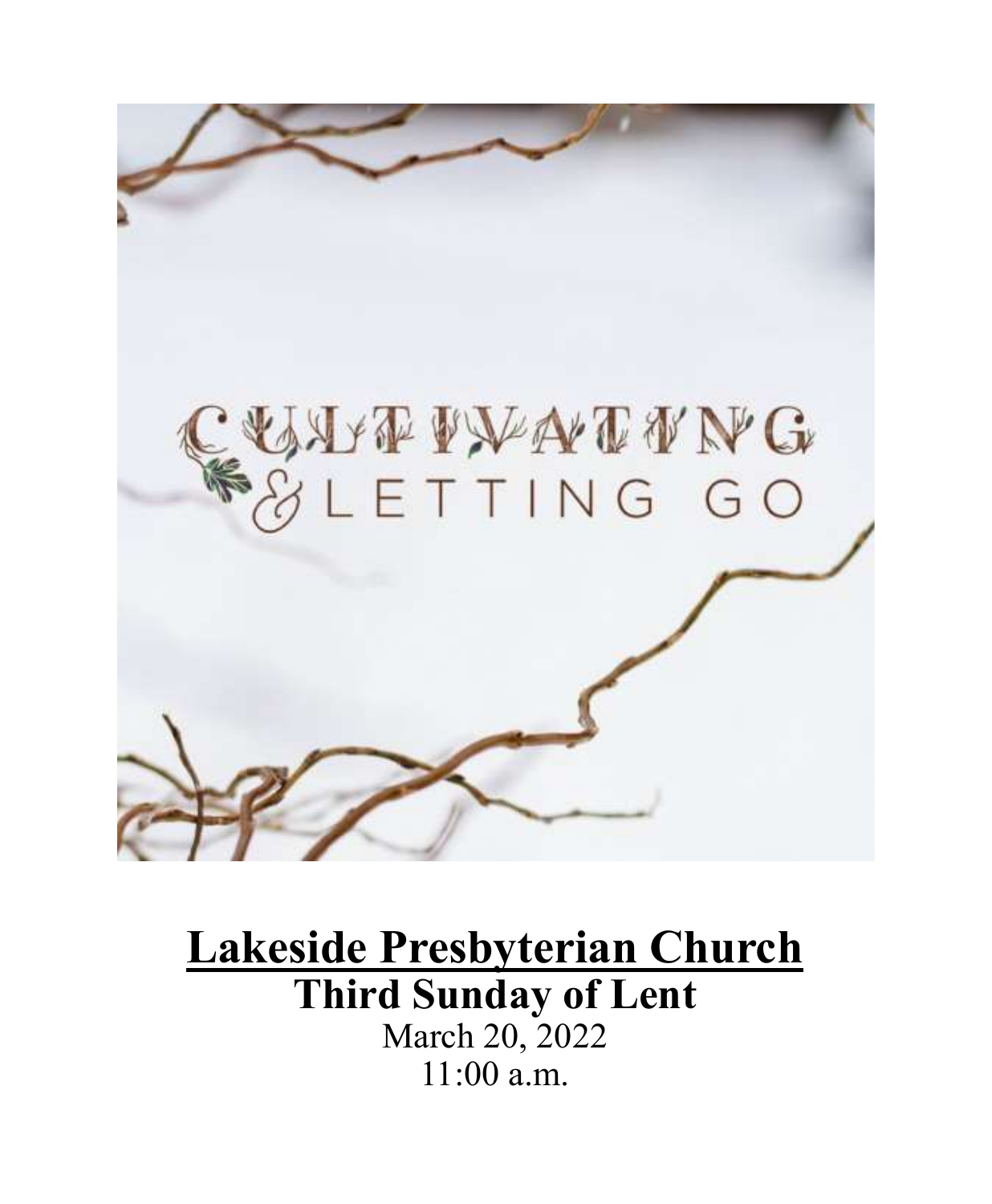## **WELCOME & NEWS OF THE CHURCH**

### **OPENING MEDITATION**

*Through Lent we will begin our time of worship with two minutes of silence. Bells will lead us into and out of this time of centering and meditation. We invite you to notice what you need to let go of and to ask for God's help cultivating and letting go.*

## **\*CALL TO WORSHIP**

In this hour we will pray, **Because we long to draw near to God.** In this hour we will sing, **Because words are hardly ever enough.** In this hour we will pray for one another, **As a reminder that we belong together.** And in this hour, we will cultivate faith—together. **So let us worship with open hearts.** Let us worship Holy God.

**\*HYMN #435** *There's A Wideness in God's Mercy* IN BABILONE

#### **\*PRAYER OF ADORATION**

#### **CALL TO CONFESSION**

#### **PRAYER OF CONFESSION**

#### **God of grace—**

**You ask us to care for the poor and the hungry, but that makes us uncomfortable.** 

**You ask us to care for the environment, but that requires sacrifice.** 

**You ask us to love our neighbor as ourselves, but that requires vulnerability.**

**Instead, we hide our hands, avert our eyes, and choose ourselves. Forgive us for holding tight to our own agendas and letting go of your call to love.**

**Cultivate in us more faithful spirits—hearts that are strong enough to choose one another and minds smart enough to make the sacrifice. Forever grateful we pray, Amen.**

#### **DECLARATION OF FORGIVENESS**

#### **\*PASSING THE PEACE**

The Peace of Christ be with you. **And also with you.**

**\*SUNG RESPONSE** *We Are Forgiven* Hymn #447

**We are forgiven. We are forgiven. Thanks be to God. Thanks be to God.**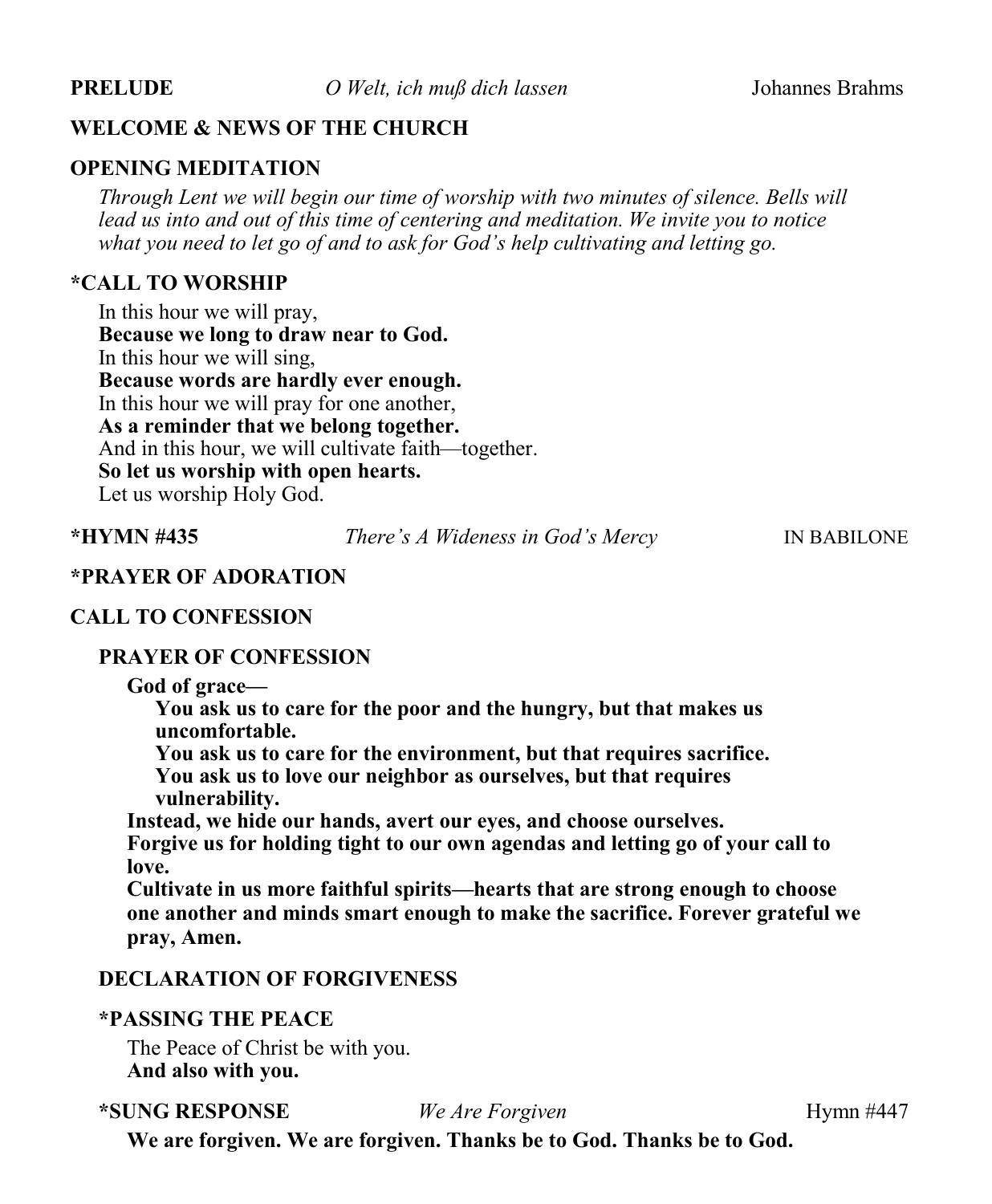(Please note that children who come forward may be visible to our online audiences.)

#### **OFFERING INVITATION**

**OFFERTORY** *Sicut cervus* Giovanni Pierluigi da Palestrina *Like as the hart desireth the water-brooks: so longeth my soul after thee, O God.*

#### **\*SUNG RESPONSE** Hymn #14 v.5

**For thyself, best gift divine to the world so freely given; for the great, great love of thine, peace on earth and joy in heaven: Lord of all, to thee we raise this our hymn of grateful praise.**

#### **\*PRAYER OF DEDICATION**

#### **PRAYER FOR ILLUMINATION**

## **RESPONSIVE PSALM READING** Psalm 63:1-8 (O.T. p.527)

# Tom Clark, *reader*



ing God.

My soul thirsts for God, the liv My soul thirsts for God, the ing God. liv

#### **GOSPEL READING** Luke 13:1-9 (N.T. p.76)

For the Word of God in scripture, For the Word of God among us, For the Word of God within us. **Thanks be to God.**

#### **SERMON** The Rev. Nancy Ross-Zimmerman

**REFLECTION** *Light Dawns on a Weary World*

**ANTHEM** *To Dust* Karen Marrolli

*Let my crying come to dust. Let my grief be turned to ashes. Let my heart be cleansed with flame. Kyrie eleison. Let my mourning turn to song. Let my sorrow turn to sunrise. Let my broken spirit rest. Kyrie eleison. Let your healing waters rise. Let your deserts bloom with bounty. Let you Holy Spirit come. Christe eleison. Let our crying come to dust. Let our grief be turned to ashes. Let our hearts be cleansed with flame. Kyrie eleison.*

**CHILDREN'S MOMENT** The Rev. Dr. Louisa W. Umphres

# Daniel Richardson and Angel Napieralski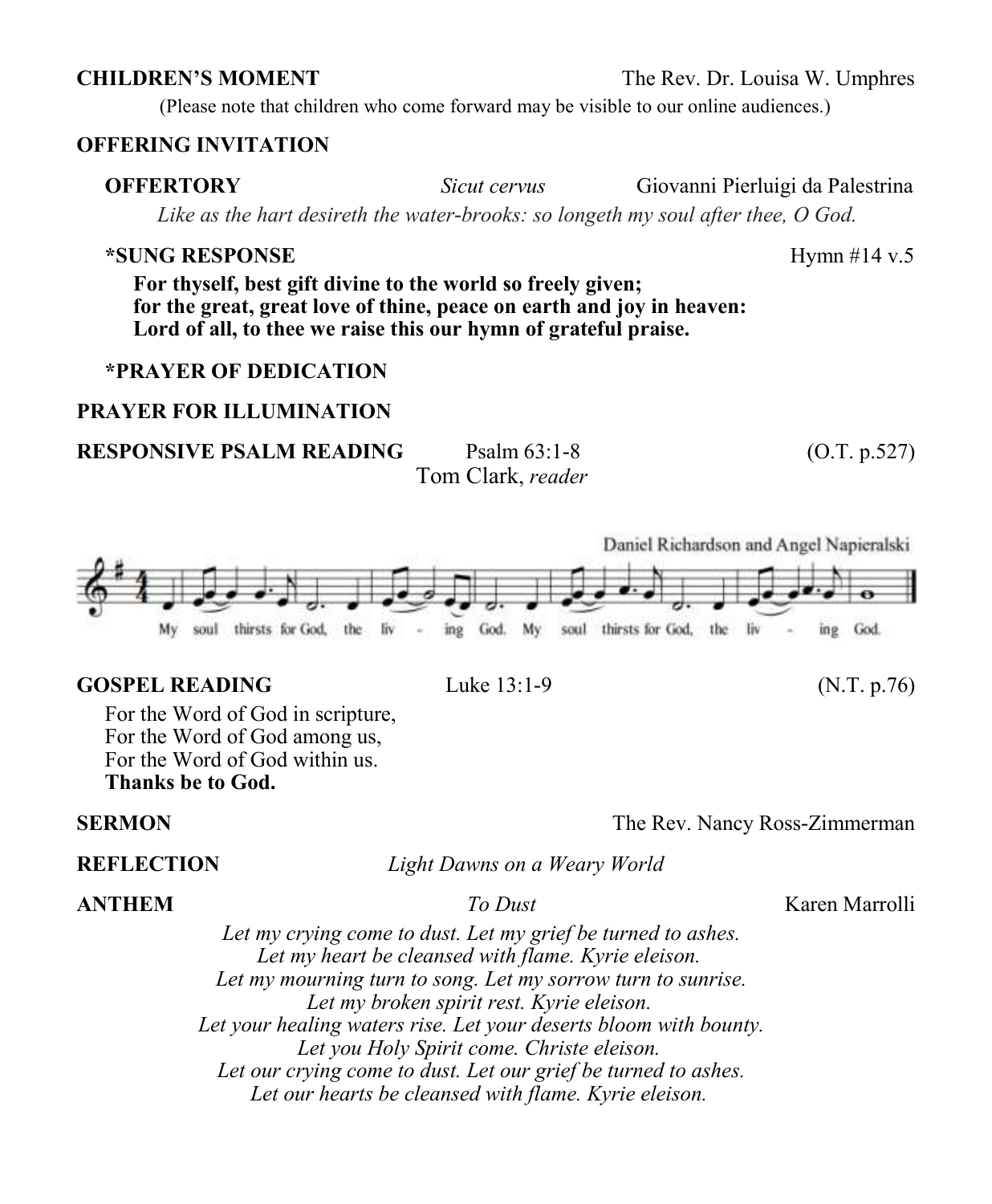## **PRAYERS OF THE PEOPLE**

The Lord be with you. **And also with you.** Lift up your hearts. **We lift them to the Lord.** Let us give thanks to the Lord our God. **It is right to give our thanks and praise.**

**THE LORD'S PRAYER** 

**Our Father, who art in heaven, hallowed be thy name. Thy kingdom come, thy will be done, on earth as it is in heaven. Give us this day our daily bread and forgive us our debts as we forgive our debtors, and lead us not into temptation, but deliver us from evil. For thine is the kingdom, the power, and the glory, forever. Amen.**

**\*HYMN #79** *Light Dawns on a Weary World* TEMPLE OF PEACE

## **\*CHARGE AND BENEDICTION**

Go forth into God's world in peace. Be of good courage. Hold fast to what is good. Return to no one evil for evil. Strengthen the fainthearted, support the weak, help the afflicted, honor all people. Love and serve the Lord, rejoicing in the power of the Holy Spirit.

## **\*OUR BLESSING TO EACH OTHER** AR HYD Y NOS

**May the Lord, our gracious Father, bless you this day; Give you peace and hope and courage, along your way. May you stay within God's keeping, in your waking, in your sleeping. In your joy and in your weeping: God be with you.**

**POSTLUDE** *Herzlich tut mich erfreuen* Johannes Brahms

*\*Those who are able, please stand*

Permission to podcast/stream the music in this service obtained from ONE LICENSE with license #A-715941. All rights reserved. Liturgy (including Call to Worship and Confession) by *Sarah Are A Sanctified Art LLC | sanctifiedart.org*



**Lakeside Presbyterian Church, Inc.** 

**Worship · Learn · Serve** 2690 Dixie Highway, Lakeside Park, KY 41017 **Church telephone** 859-341-1963 **Church Office:** Monday through Thursday **10:00 a.m. to 2:00 p.m. www.lakesidechurch.org lakeside@lakesidechurch.org**



News

**AMEN** Hymn #599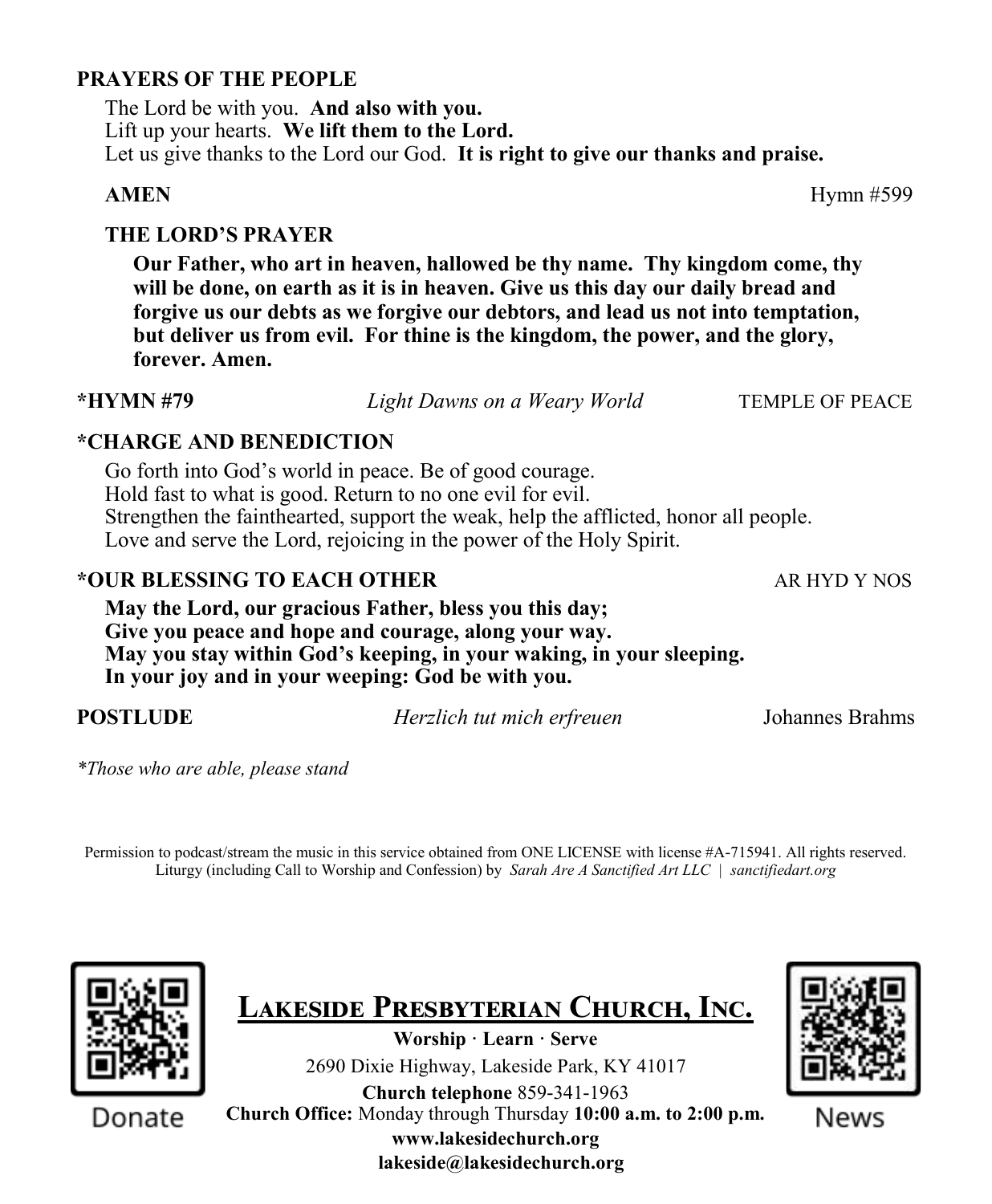**FORGIVENESS** 



should be God's generosity rather than limited human tolerance. The text is effectively set to a broad and sturdy Dutch folk melody, probably from the 17th century.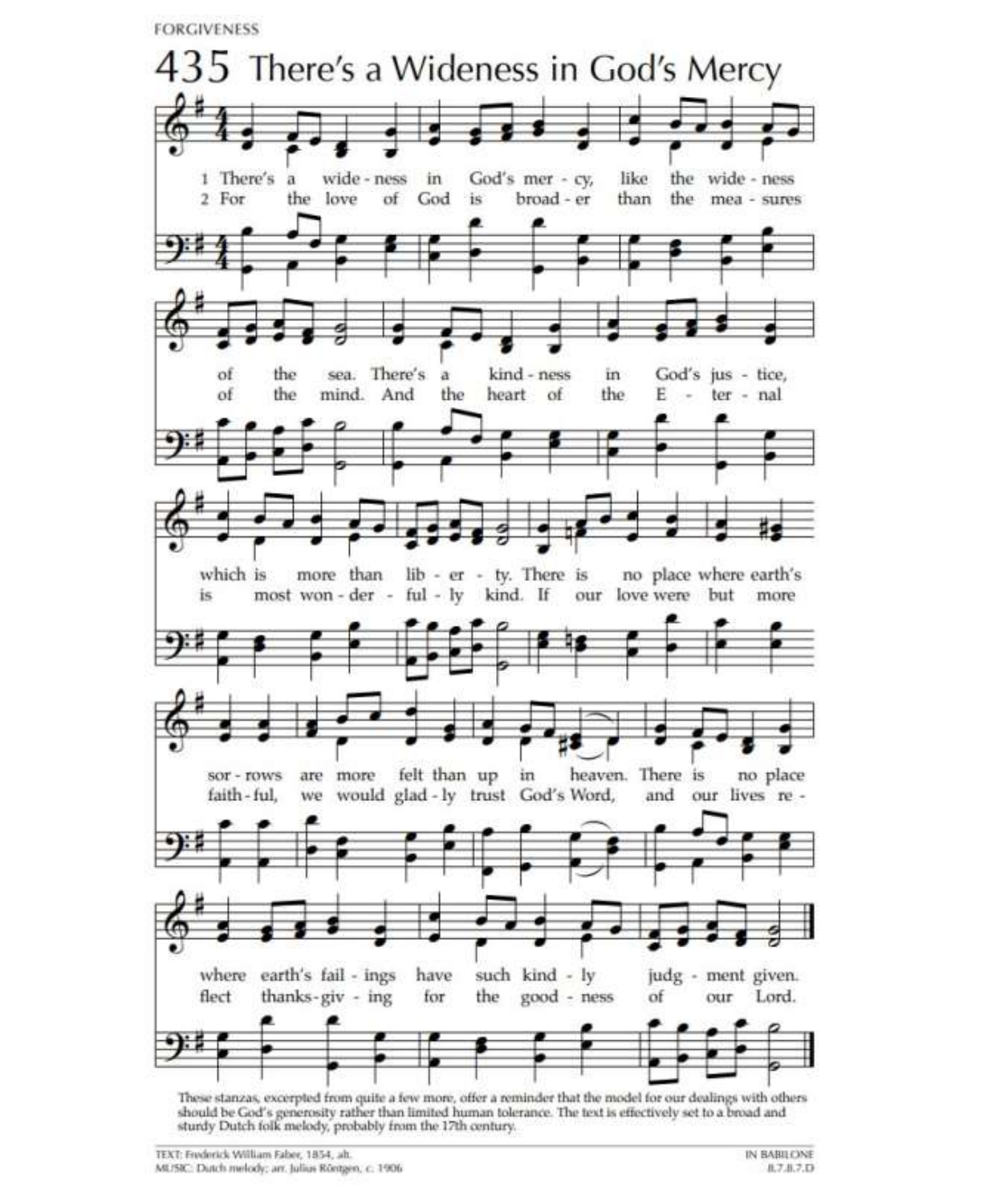**FORGIVENESS** 



To sing, rather than simply say, a response to the Declaration of Forgiveness has the effect of making the moment both more affirmative and more corporate. The musical repetition of the two sentences also strengthens awareness of what it means to be assured of God's pardon.

TEXT: Trad. liturgical text MUSIC: Hal H. Hopson, 1995 Music @ 1995 Hal H. Hopson WE ARE FORGIVEN 10.8.10.8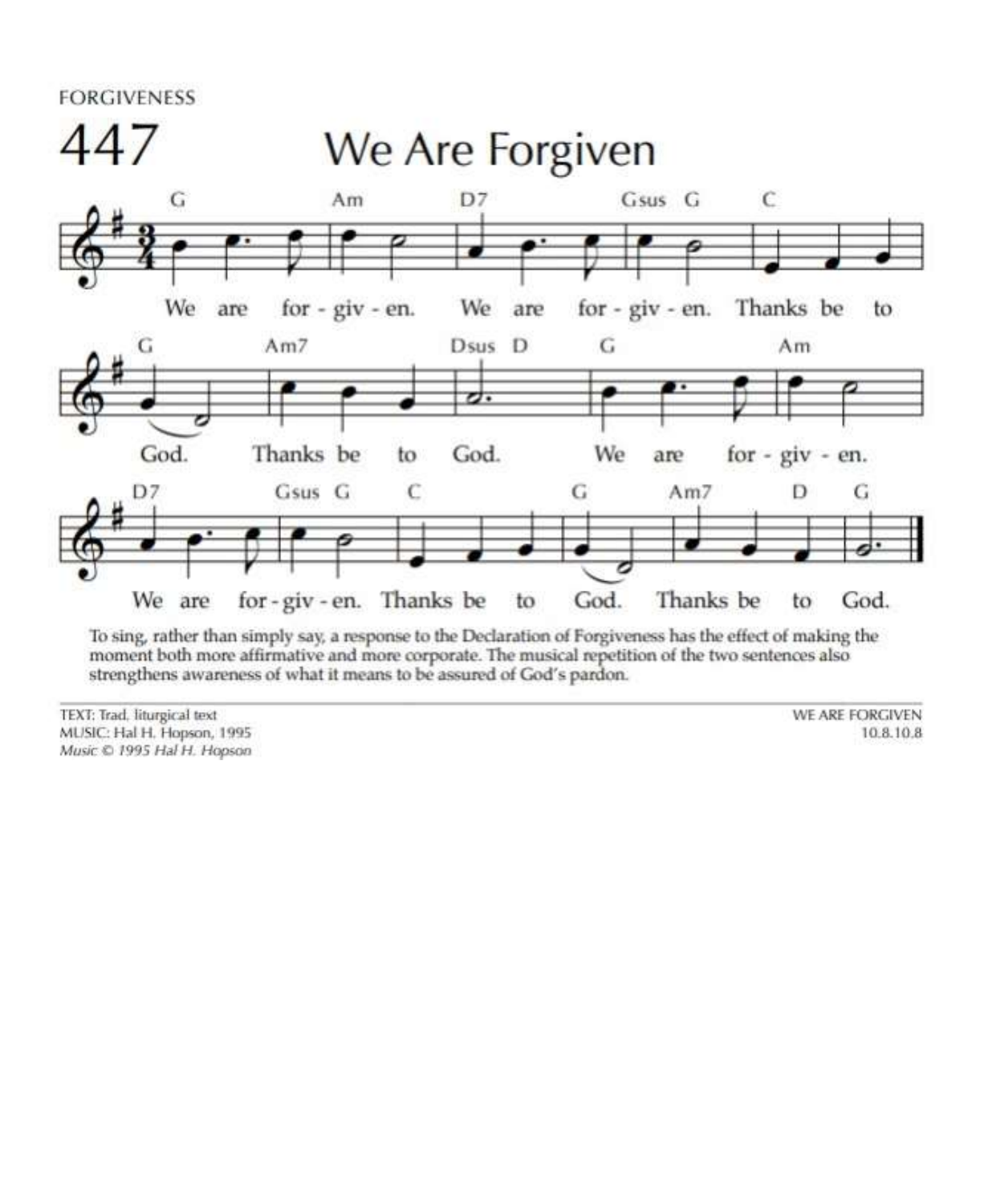

Psalm 63:1-8

# *(REFRAIN)*

<sup>1</sup>O God, you are my God, I seek you, my soul thirsts for you;

my flesh faints for you, as in a dry and weary land where there is no water.

# 2 **So I have looked upon you in the sanctuary, beholding your power and glory.**

<sup>3</sup>Because your steadfast love is better than life, my lips will praise you.

# 4 **So I will bless you as long as I live; I will lift up my hands and call on your name.** *(REFRAIN)*

<sup>5</sup>My soul is satisfied as with a rich feast, and my mouth praises you with joyful lips.

## <sup>6</sup>**when I think of you on my bed, and meditate on you in the watches of the night;**

<sup>7</sup> for you have been my help, and in the shadow of your wings I sing for joy.

<sup>8</sup>**My soul clings to you; your right hand upholds me.** *(REFRAIN)*